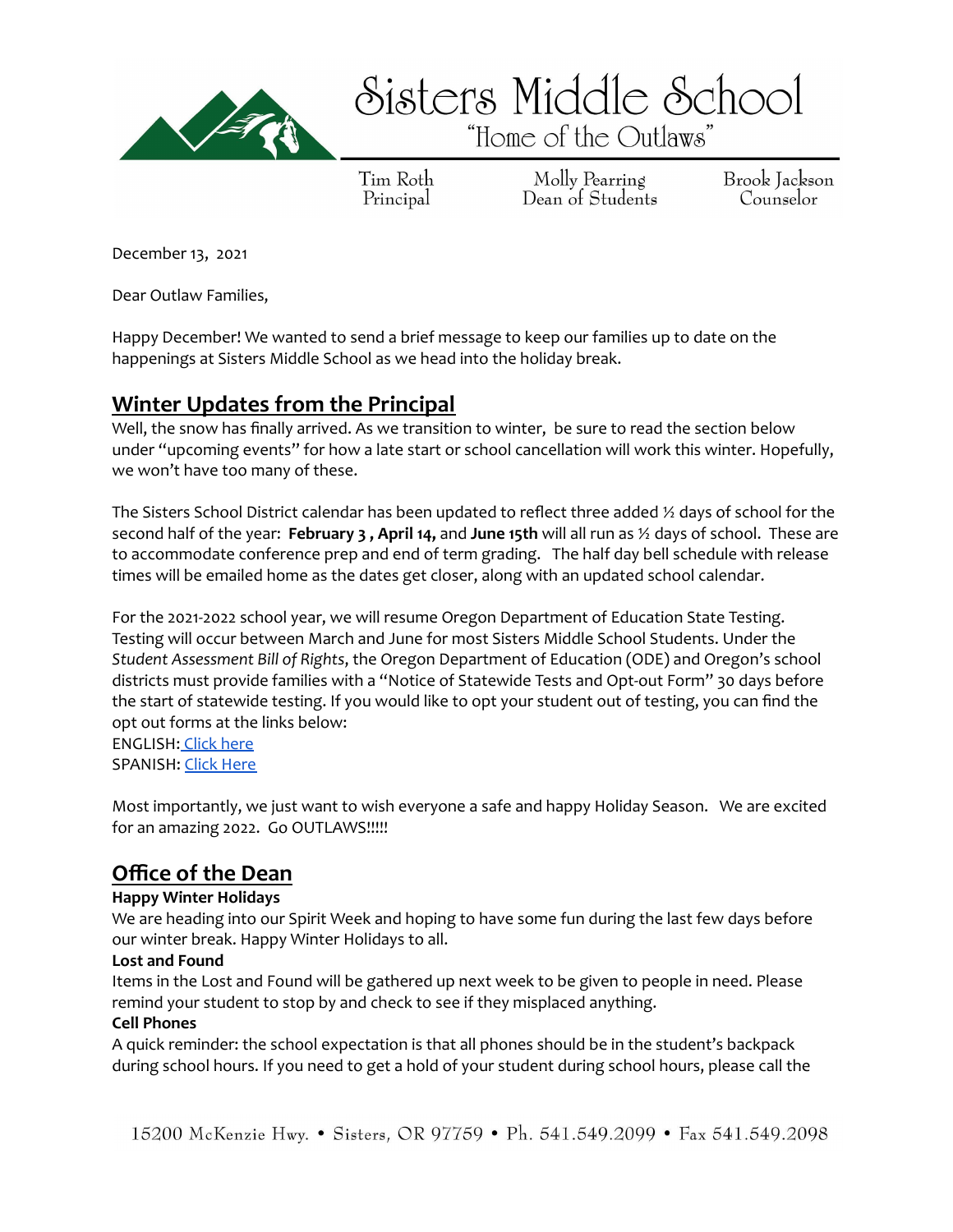front office and they will get the message to your student. If your student needs to get a hold of you, we ask that they call from our front office. We appreciate your support.

### **From the Athletics Department**

We are entering our last two weeks of boys basketball with our final home game on December 15th. Come out and support our SMS student-athletes!

After the holidays, we will begin Girls Basketball on January 10th for grades 6-8. Please ensure your student is registered through Family I.D and physical exam paperwork is submitted no later than January 6th to assist our coaches and athletic staff in their planning.

Wrestling will also start on January 10th. We continue to look for a wrestling coach, please contact the athletic director [\(cailen.mcnair@ssd6.org\)](mailto:cailen.mcnair@ssd6.org) if you are interested, or apply directly through the district office. Go Outlaws!

### **Student Leadership and Culture Updates**

We have two main announcements for the month of December:

#### **Outlaw Swag Sale!**

Please stop by after school on the dates of Dec. 14, 15, and 16 from about 3:20 - 3:45pm if you are interested in purchasing Outlaw gear. We have hoodies, shirts, beanies, string bags, and more. You may pay in cash, check, or card. If those times and dates do not work for you, please email Mr. Schiedler to purchase some gear. [jeff.schiedler@ssd6.org](mailto:jeff.schiedler@ssd6.org)

#### **Furry Friends Foundation Drive**

Leading up to winter break, we are asking for items to support a local foundation that provides for needy homes that have pets. We are asking for donations of pet food (dog and cat), along with pet supplies. Supplies can be lightly used or new, and there are a wide range of items that are needed.

For more information, or for monetary donations, go to their website: https://furryfriendsfoundation.org/

## **Nursing**

As we head into the winter months, we will continue to keep a close eye on our student body, as we remain vigilant in keeping our students and staff safe. Below are a few reminders regarding safeguards that will help keep our students in school:

- Student illness- If your student is not feeling well, please keep them home for the school day and notify the SMS attendance office at 541-549-2099.
- Proper mask wearing, hand washing, and physical distancing helps to reduce the risk of viral transmission. Mask wearing (covering the mouth and nose) is required for attending in-person instruction at Sisters Middle School.
- If you are concerned about your student's health, please don't hesitate to reach out to our school nurse for help in finding a local COVID-19 testing site at 541-549-2099.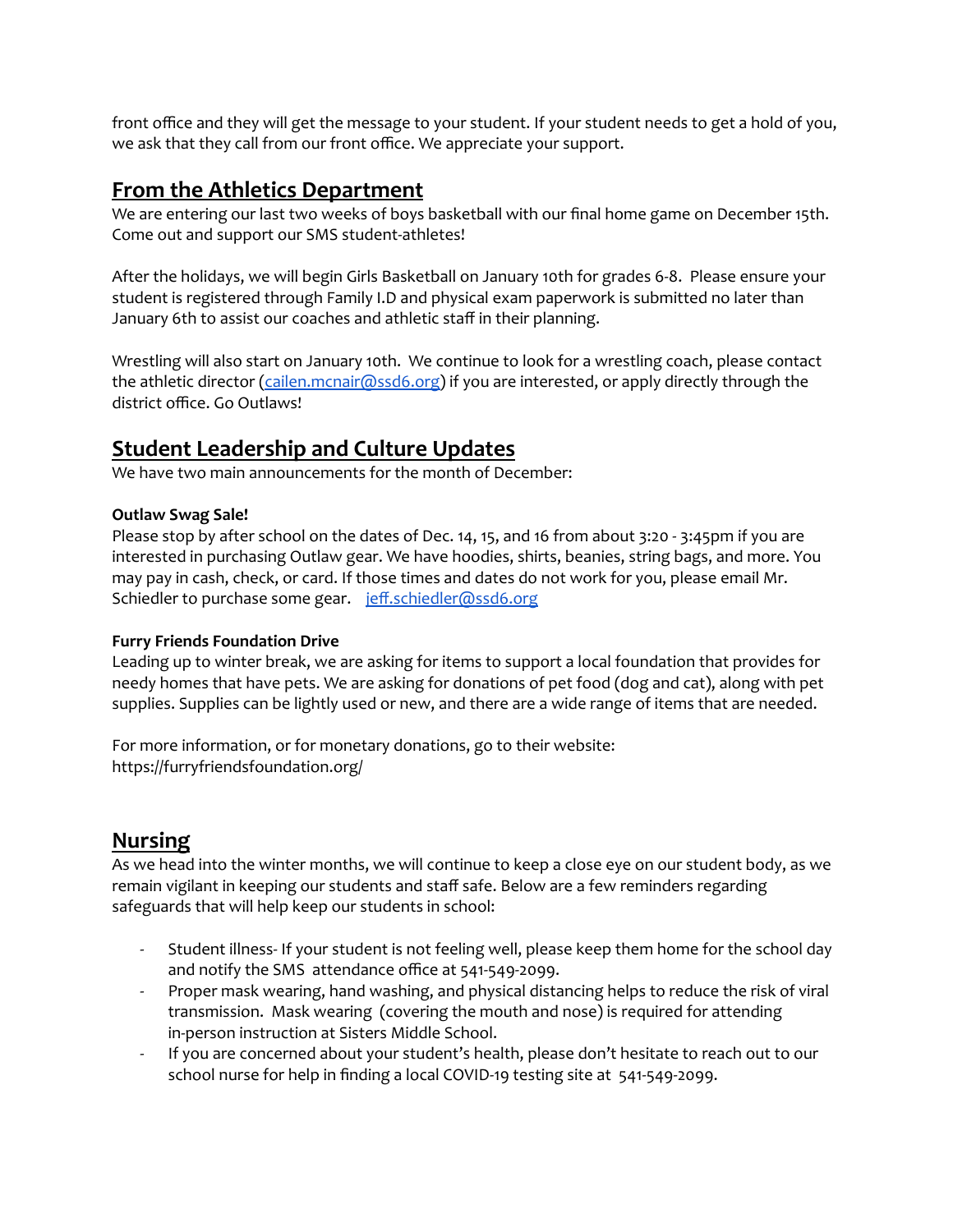

Sisters Middle School "Home of the Outlaws"

Tim Roth Principal

Molly Pearring Dean of Students Brook Jackson Counselor

As the weather starts to get colder, questions surface about recess. We will continue to follow the district guidelines that state outdoor recess will be cancelled only if the temperature drops below 20 degrees fahrenheit or the conditions are unsafe. Therefore, it is important for students to come to school with appropriate attire, dressing in layers with coats, hats and gloves. Dawn Cooper or Theresa Slavkovski, our Family Advocates, can help provide needed winter clothing if needed. They can be reached at 541-549-1105.

## **Upcoming Events**

- **December 20-31:** No School, Winter Break
- **December 13-17:** Spirit Week at SMS

**Mon**: PJ Day **Tues**: Bundle Up Day **Wed**: Ugly Sweater/Holiday **Thurs**: Anything but a backpack day **Fri**: Outlaw Day

Reminder: If we have a delayed start, buses still run, just 2 hours later than usual. So, if your student is picked up at 7:30 AM, they will be picked up at 9:30 AM instead. School will start at 10:30 AM, lunches are served and dismissal is as usual. Along with our autodialer that will send an automated phone call, below are Central Oregon partners who help us get out the message.

- KTVZ (News Channel 21) Television
- KLRR (Clear) 101.7 FM
- KMTK (The Bull) 99.7 FM
- KTWS (The Twins) 98.3 FM
- KQAK (The Duck) 105.7 FM
- KWPK (The Peak) 104.1 FM
- KBND (News/Talk) 1140 AM

Parents and Guardians, we hope you have a meaningful relaxing break with your families. See you soon!

With Respect and Kindness,

Tim Roth SMS Principal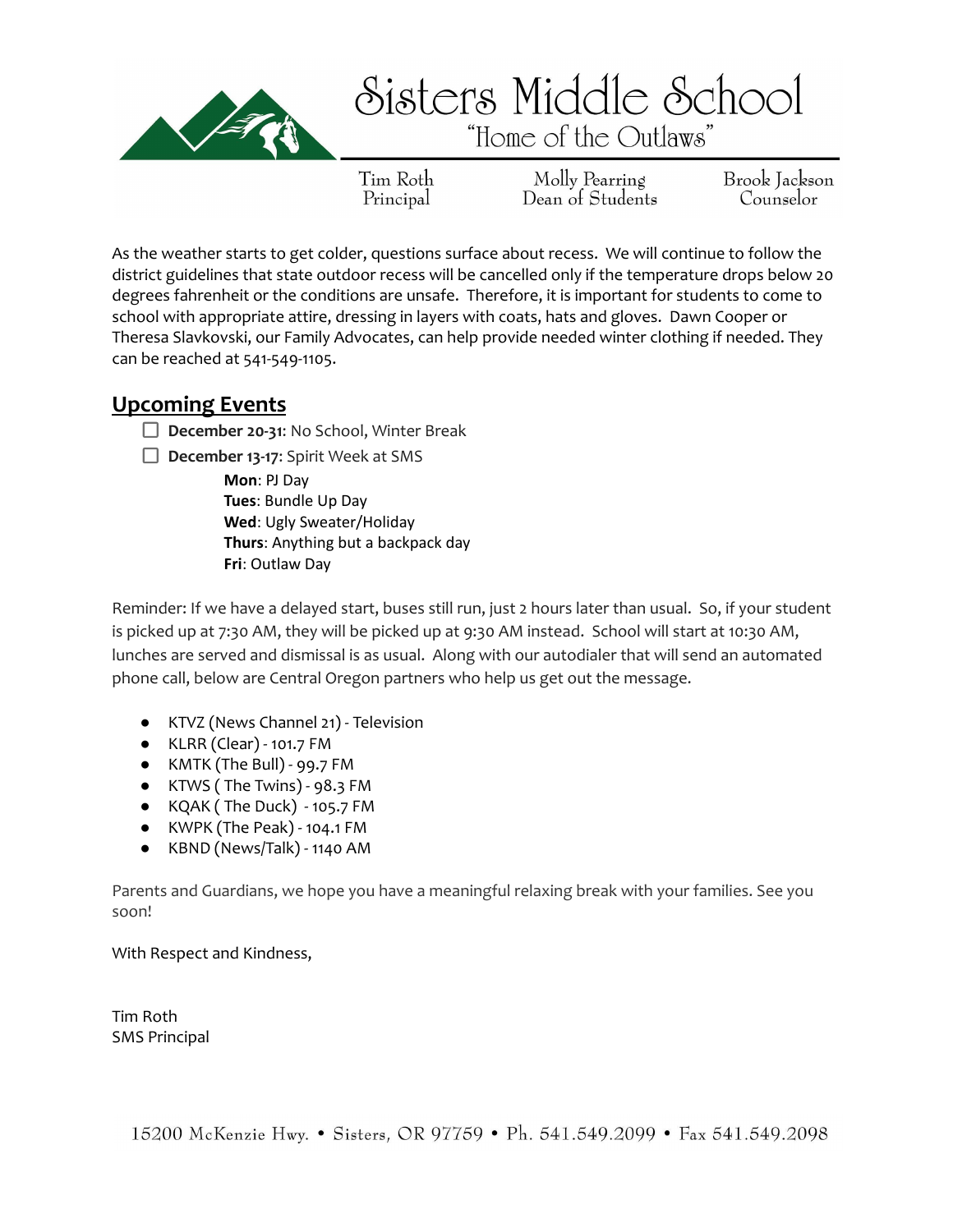# Versión en español

13 de diciembre de 2021

Estimadas familias de Outlaws,

¡Feliz diciembre! Queríamos enviar un breve mensaje para mantener a nuestras familias al día sobre los acontecimientos en Sisters Middle School mientras nos dirigimos a las vacaciones.

\_\_\_\_\_\_\_\_\_\_\_\_\_\_\_\_\_\_\_\_\_\_\_\_\_\_\_\_\_\_\_\_\_\_\_\_\_\_\_\_\_\_\_\_\_\_\_\_\_\_\_\_\_\_\_\_\_\_\_\_\_\_\_\_\_\_\_\_\_\_\_\_\_\_\_\_\_\_\_\_\_\_\_

#### **Actualizaciones de invierno del director**

Bueno, finalmente ha llegado la nieve. A medida que hacemos la transición al invierno, asegúrese de leer la sección a continuación bajo "próximos eventos" para saber cómo funcionará un comienzo tardío o la cancelación de la escuela este invierno. Ojalá no tengamos muchos de estos.

El calendario del Distrito Escolar de Sisters se ha actualizado para reflejar tres mitad de días adicionales de escuela para la segunda mitad del año; El 3 de febrero, el 14 de abril y el 15 de junio se llevarán a cabo como mitad de días de escuela. El horario de timbre de medio día con los horarios de salida se enviará por correo electrónico a casa a medida que se acerquen las fechas junto con un calendario escolar actualizado.

Para el año escolar 2021-2022, reanudaremos las pruebas estatales del Departamento de Educación de Oregon. Esto ocurrirá entre marzo y junio para la mayoría de los estudiantes de la escuela secundaria Sisters. Según la Declaración de Derechos de Evaluación de Estudiantes, el Departamento de Educación de Oregón (ODE) y los distritos escolares de Oregón deben proporcionar a las familias un "Aviso de pruebas estatales y formulario de exclusión voluntaria" 30 días antes del inicio de las pruebas estatales. Si desea excluir a su estudiante, puede encontrar los formularios de exclusión voluntaria en los enlaces a continuación. INGLÉS: Haga clic aquí

ESPAÑOL: Haga clic aquí

Lo más importante es desearles a todos una feliz y segura temporada navideña. Estamos emocionados por un 2022 increíble. Vamos OUTLAWS!

#### **Oficina del Decano**

Felices vacaciones de invierno

Nos dirigimos a nuestra Semana del Espíritu y esperamos divertirnos durante los últimos días antes de nuestras vacaciones de invierno. Felices vacaciones de invierno a todos.

#### **Objetos perdidos**

Los artículos de Objetos perdidos y encontrados se recogerán la próxima semana para entregarlos a las personas que lo necesiten. Por favor recuerde a su estudiante que pase y verifique si perdió algo. **Celulares**

Un recordatorio rápido, la expectativa de la escuela es que todos los teléfonos deben estar en la mochila del estudiante durante el horario escolar. Si necesita localizar a su estudiante durante el horario escolar, por favor llame a la oficina principal y ellos le enviarán el mensaje a su estudiante. Si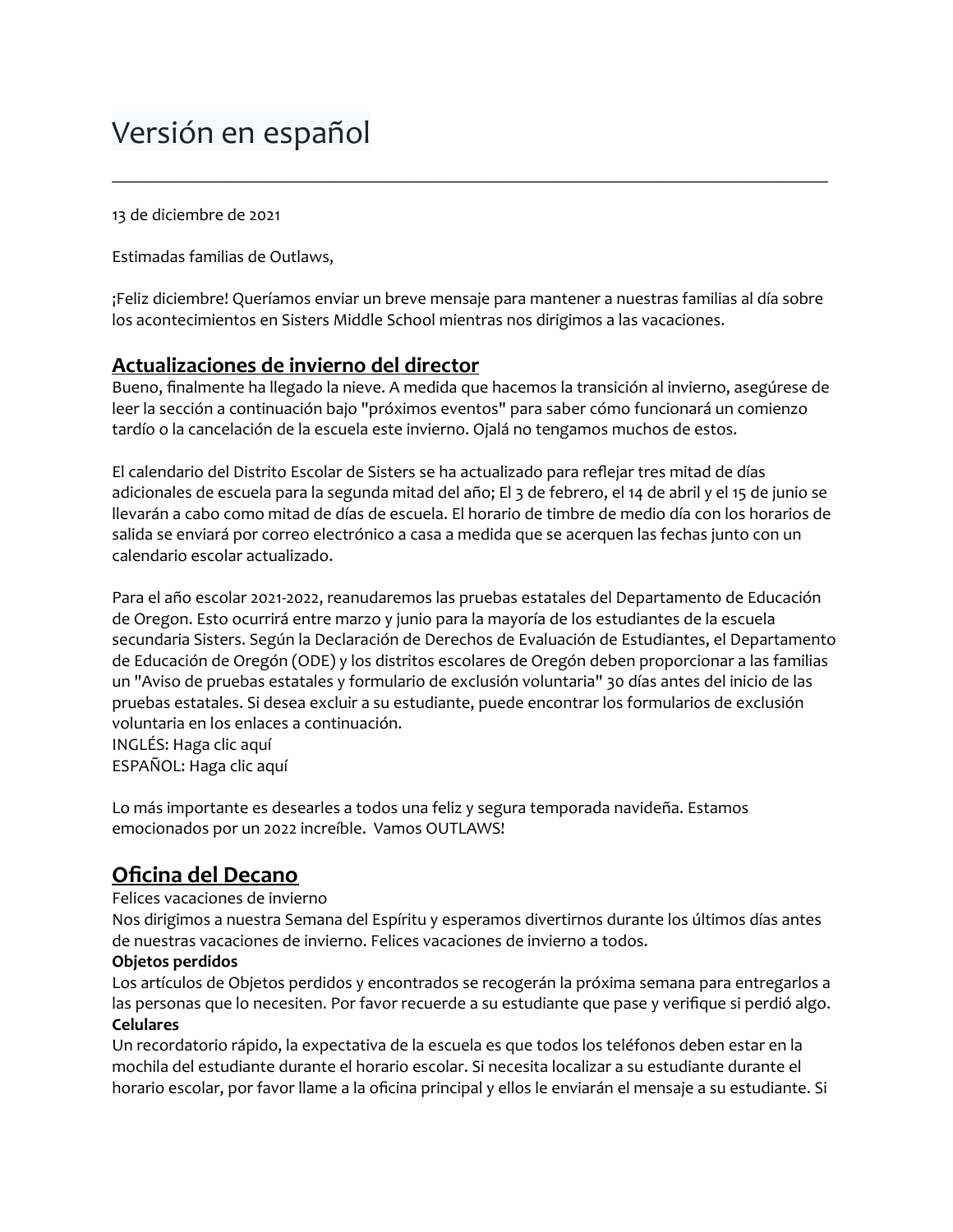

Sisters Middle School "Home of the Outlaws"

Tim Roth Principal

Molly Pearring Dean of Students Brook Jackson Counselor

su estudiante necesita comunicarse con usted, le pedimos que llame desde nuestra oficina principal. Agradecemos su apoyo.

## **Del Departamento de Atletismo**

Estamos entrando en nuestras últimas dos semanas de baloncesto masculino con nuestro último juego en casa el 15 de diciembre. ¡Venga y apoye a nuestros estudiantes-atletas de SMS!

Después de las vacaciones, comenzaremos el baloncesto femenino el 10 de enero para los grados 6-8. Asegúrese de que su estudiante esté registrada a través de Family I.D y que la documentación del examen físico se envíe a más tardar el 6 de enero para ayudar a nuestros entrenadores y personal atlético en su planificación.

La lucha libre también comenzará el 10 de enero. Seguimos buscando un entrenador de lucha libre, comuníquese con el director de atletismo (cailen.mcnair@ssd6.org) si está interesado/a, o solicite directamente a través de la oficina del distrito. ¡Vayan Outlaws!

# **Enfermería**

A medida que nos acercamos a los meses de invierno, continuaremos vigilando de cerca a nuestro cuerpo estudiantil, mientras permanecemos vigilantes para mantener seguros a nuestros estudiantes y personal. A continuación se muestran algunos recordatorios sobre las medidas de seguridad que ayudarán a mantener a nuestros estudiantes en la escuela:

Enfermedad del estudiante: si su estudiante no se siente bien, manténgalo/a en casa durante el día escolar y notifique a la oficina de asistencia de SMS al 541-549-2099.

El uso adecuado de la mascarilla, el lavado de manos y el distanciamiento físico ayudan a reducir el riesgo de transmisión viral. Se requiere el uso de mascarilla (cubrirse la boca y la nariz) para asistir a la instrucción en persona en Sisters Middle School.

Si está preocupado por la salud de su estudiante, no dude en comunicarse con la enfermera de nuestra escuela para obtener ayuda para encontrar un sitio local de pruebas de COVID-19 al 541-549-2099.

A medida que el clima comienza a ponerse más frío, surgen preguntas sobre el recreo. Continuaremos siguiendo las pautas del distrito de que el recreo estatal al aire libre se cancelará solo si la temperatura desciende por debajo de los 20 grados Fahrenheit o las condiciones no son seguras. Por lo tanto, es importante que los estudiantes vengan a la escuela con la vestimenta adecuada, vistiendo en capas con abrigos, gorros y guantes. Dawn Cooper o Theresa Slavkovski, nuestras defensoras de la familia, pueden ayudar a proporcionar la ropa de invierno necesaria si es necesario. Puede comunicarse con ellas al 541-549-1105.

## **Próximos Eventos**

15200 McKenzie Hwy. • Sisters, OR 97759 • Ph. 541.549.2099 • Fax 541.549.2098